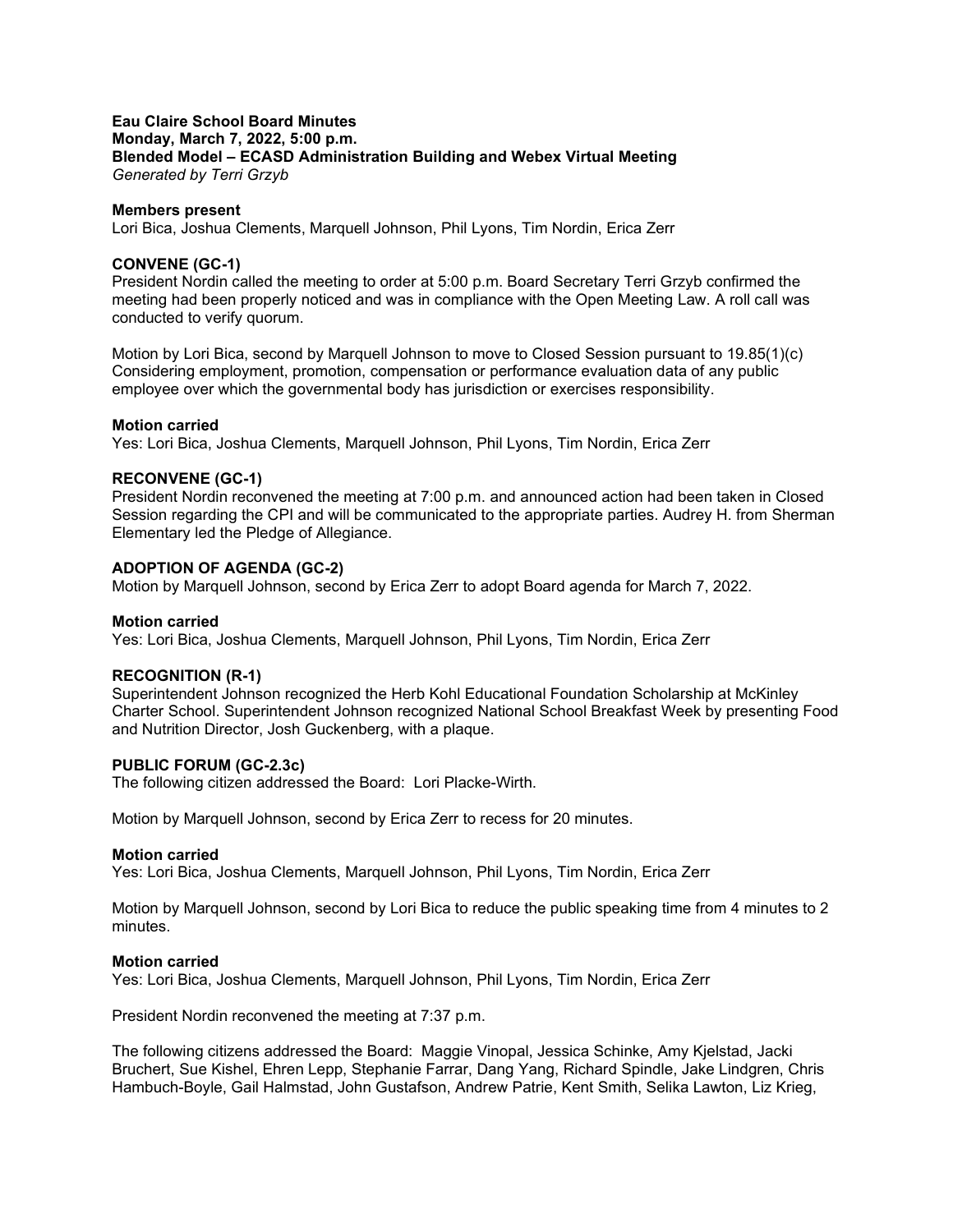Hannah Metry, Angela Allred, Amanda Schumacher, NaJia/Mina Perkins, Tina Schwagel, Casaiya Keyser, Frank Fucile, Mark Goings.

# **REPORTS**

# **Budget Development Committee Report (GC-5)**

Commissioner Lyons provided an update from the February 17 meeting. The Committee is working on listening sessions (March 9 and March 16).

## **Legislative Liaison**

Commissioner Johnson provided a Legislative update.

# **SUPERINTENDENT'S CONSENT AGENDA (GC-2.5)**

Motion by Marquell Johnson, second by Joshua Clements to approve the following Superintendent's Consent Agenda items:

- Human Resources Employment Report
- 2022-2023 School Calendar
- 5-Year Capital Project Bids

## **Motion carried**

Yes: Lori Bica, Joshua Clements, Marquell Johnson, Phil Lyons, Tim Nordin, Erica Zerr

# **BOARD'S CONSENT AGENDA (GC-2.5)**

Motion by Erica Zerr, second by Lori Bica to approve the following Board Consent Agenda Items:

- Changes to Governance Policies
- Changes to Board Work Calendar
- Minutes of Closed Session February 21, 2022
- Minutes of Board Meeting February 21, 2022

### **Motion carried**

Yes: Lori Bica, Joshua Clements, Marquell Johnson, Phil Lyons, Tim Nordin, Erica Zerr

# **MATTERS RESERVED FOR BOARD ACTION**

The Board discussed proposed changes to OE-6 Personnel Administration.

Motion by Lori Bica, second by Tim Nordin to approve changes to OE-6 Personnel Administration.

### **Motion failed**

Yes: Lori Bica, Tim Nordin No: Joshua Clements, Marquell Johnson, Phil Lyons, Erica Zerr

# **MONITORING DISTRICT RESULTS**

Superintendent Johnson presented the OE-7 Treatment of the Community final report. Discussion and questions followed.

Motion by Phil Lyons, second by Lori Bica to accept the monitoring report for OE-7 Treatment of the Community.

### **Motion carried**

Yes: Lori Bica, Joshua Clements, Marquell Johnson, Phil Lyons, Tim Nordin, Erica Zerr

Motion by Tim Nordin, second by Phil Lyons to amend the monitoring report for OE-7 Treatment of the Community (change % in 7.7 Indicator 1 Evidence from 82.4% to 89%).

### **Motion carried**

Yes: Lori Bica, Joshua Clements, Marquell Johnson, Phil Lyons, Tim Nordin, Erica Zerr